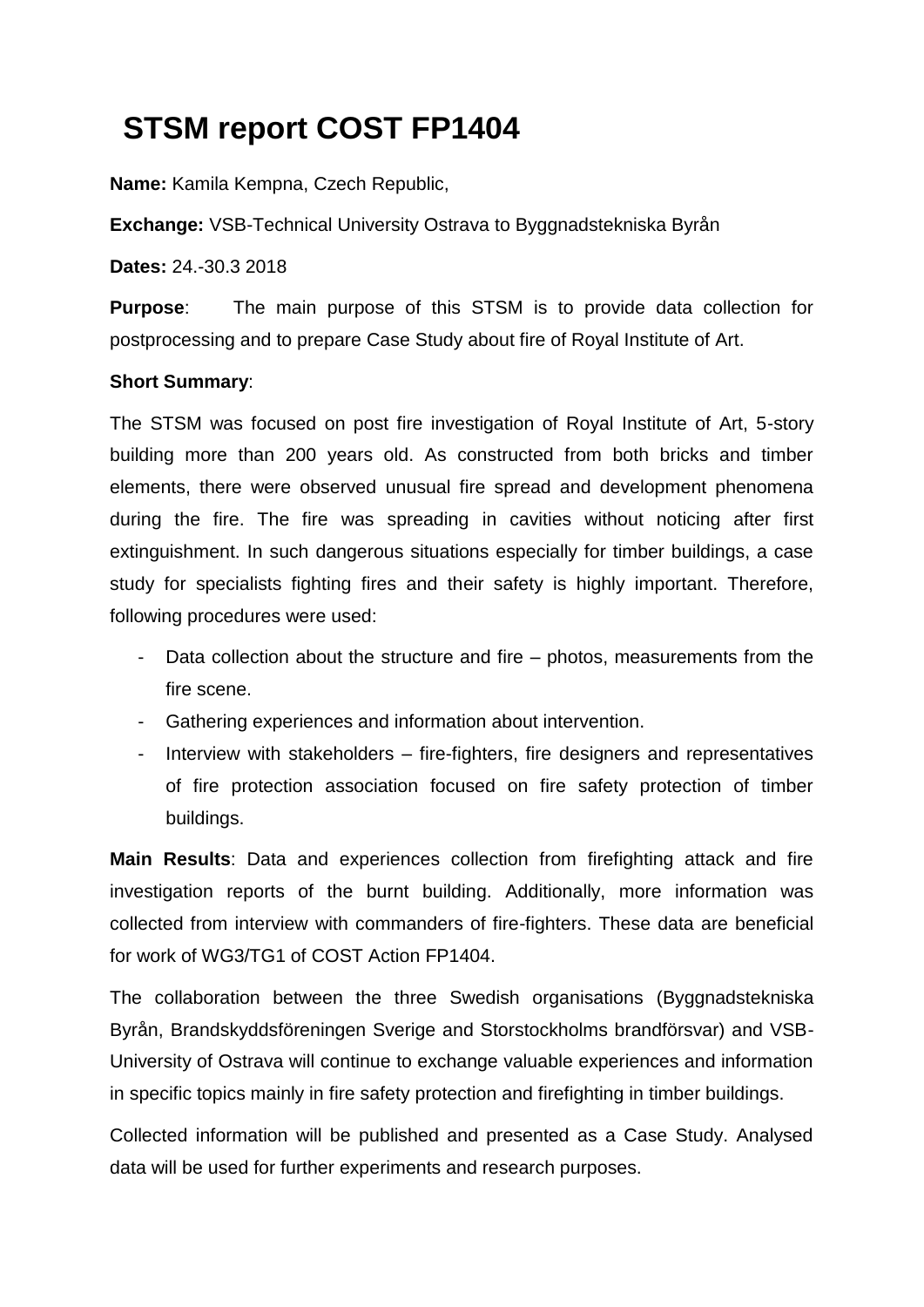# <span id="page-1-0"></span>**Annex 1 – Confirmation by Host Institution**

I received the report and I confirm all information are truth and I approve its publication.

Sincerely,

#### **Elzbieta Lukaszewska**

Structural Engineer

Ph.D.

Byggnadstekniska Byrån Stadsgården 10, 9tr 116 45 STOCKHOLM www.btb.se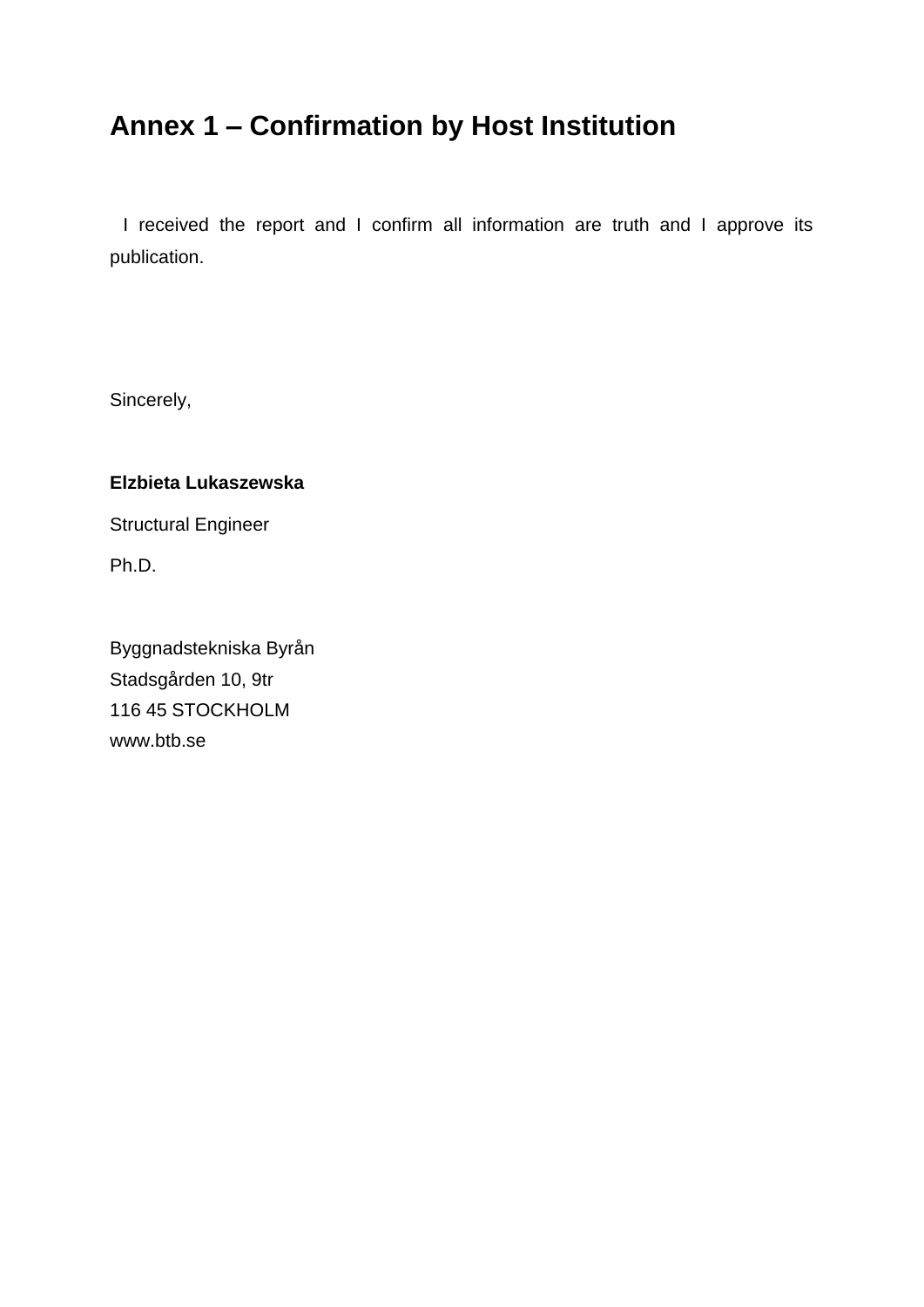# <span id="page-2-0"></span>**Annex 2 – Scientific Report**

Fire safety use of bio-based building products



# **Post fire investigation of timber elements in a Stockholm building**

Scientific report of STSM at Byggnadstekniska Byrån,

Stockholm, Sweden

24.03-30.03.2018

Author:

Kamila Kempna, FBI, VSB-Technical University of Ostrava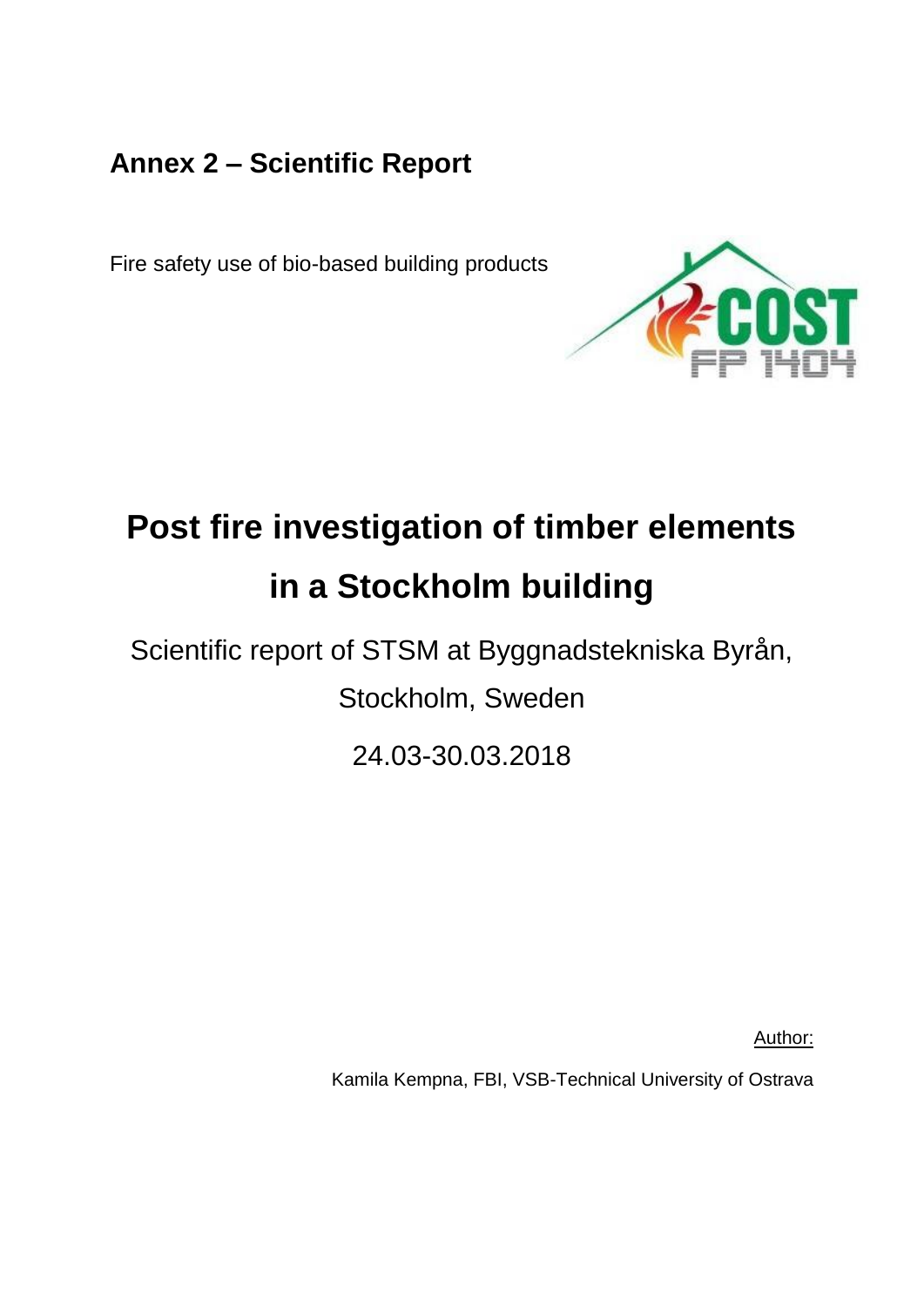# **Table of Contents**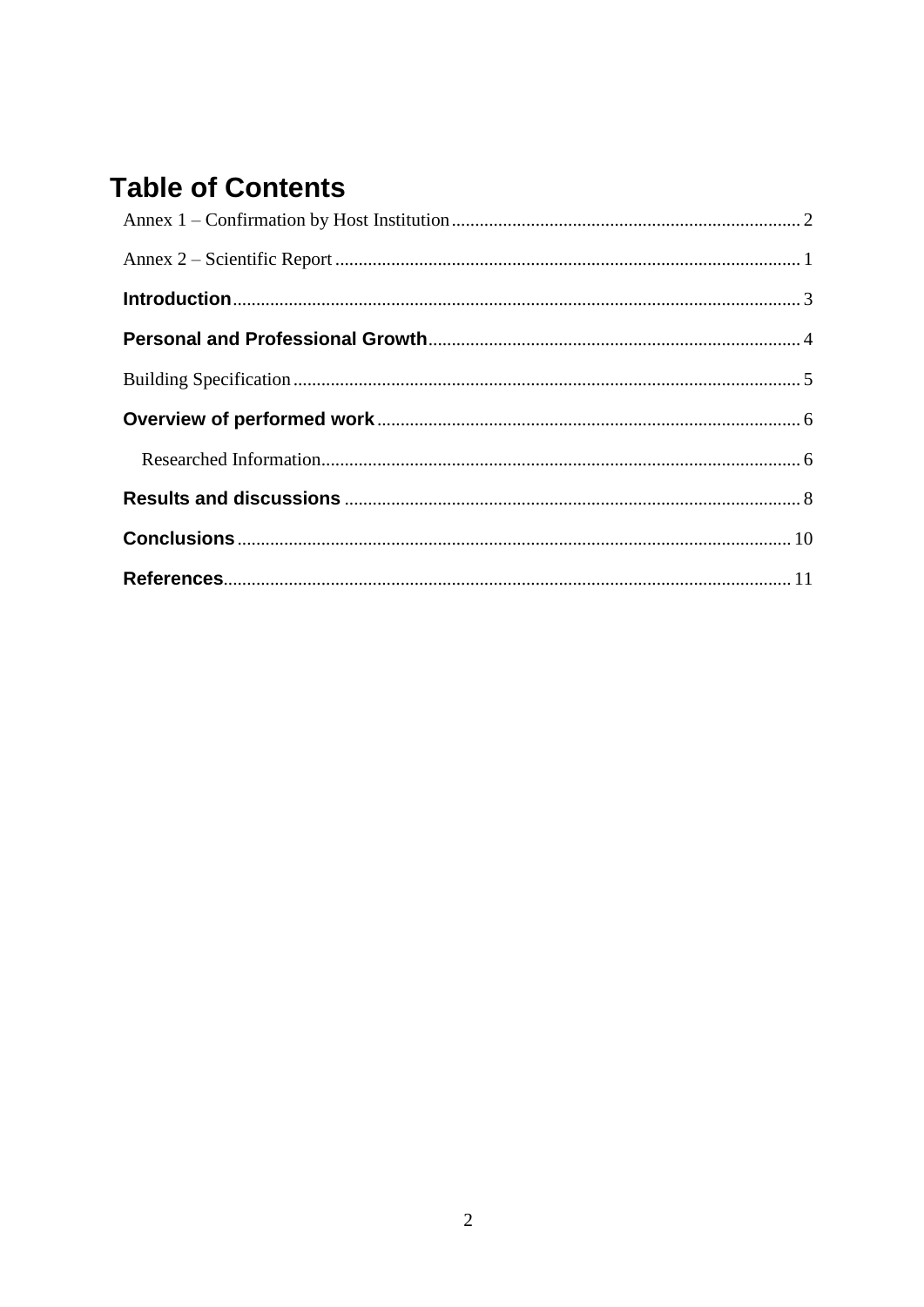## <span id="page-4-0"></span>**Introduction**

Fire of old building with flammable elements can very easily result in difficult conditions for fire-fighters during fire attack and extinguishing procedures. Experiences from fires in various old buildings are beneficial for fire-fighters to learn what could happen and how to react. This knowledge can be implemented in fire-fighting procedures, decision making process etc. The work perform within this STSM offers also deeper view about hazards in old buildings in frame of structure's fire safety protection.

This fire provided valuable data and information about:

- Fire spread in attics
- Fire spread through external vents
- Smoke hazards

Experiences from this type of fire with timber elements are very beneficial for fire-fighters. This fire represented specific conditions during a fire and affect fire development and make it more complicated – e.g. fire spreading in attics, smoke ignition, etc.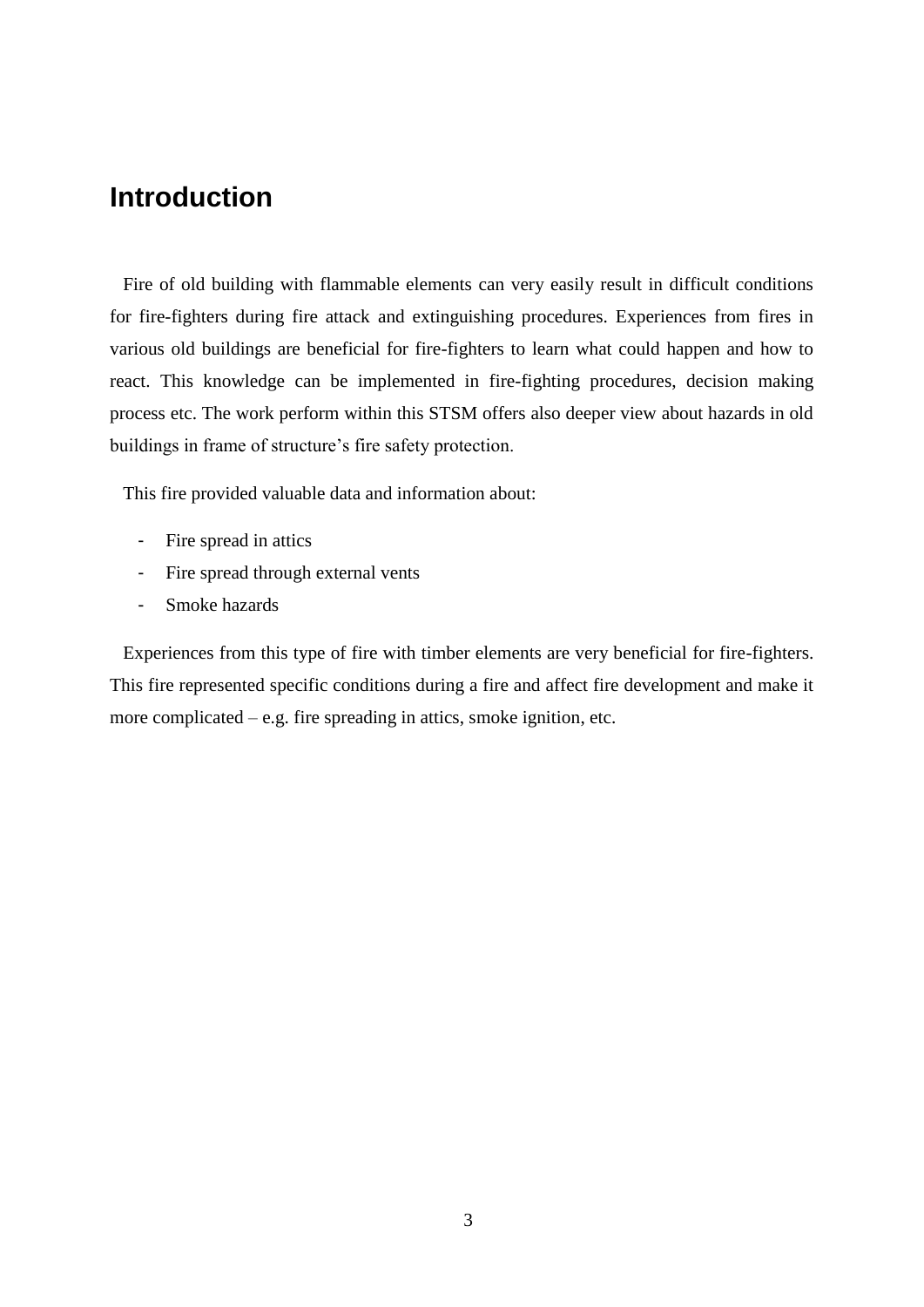# <span id="page-5-0"></span>**Personal and Professional Growth**

The visit of Stockholm started by meeting with hosting structural engineer - Elzbieta Lukaszewska, representative of Byggnadstekniska Byrån. Elzbieta was responsible for the building after fire. Then, site investigation and further meetings with stakeholders followed.

#### *Personal and Professional Development:*

- Improvement in communication skills
- Discussion and interviews with professionals in area of fire safety and building construction led to better understanding of stakeholders' roles and cooperation
- Application of gained experiences and knowledge in post fire investigation
- Application and verification of own knowledge about fire-fighting and structure engineering allowed development of self-confidence in practice
- Gaining new knowledge and experiences in frame of post fire investigation and working on building site, processing and analysing of fire-fighting reports
- Development of knowledge about fire-fighting tactics and procedures in Sweden, allowing comparison with conditions and procedures in other countries, too
- Better understanding of structure fires with old, flammable construction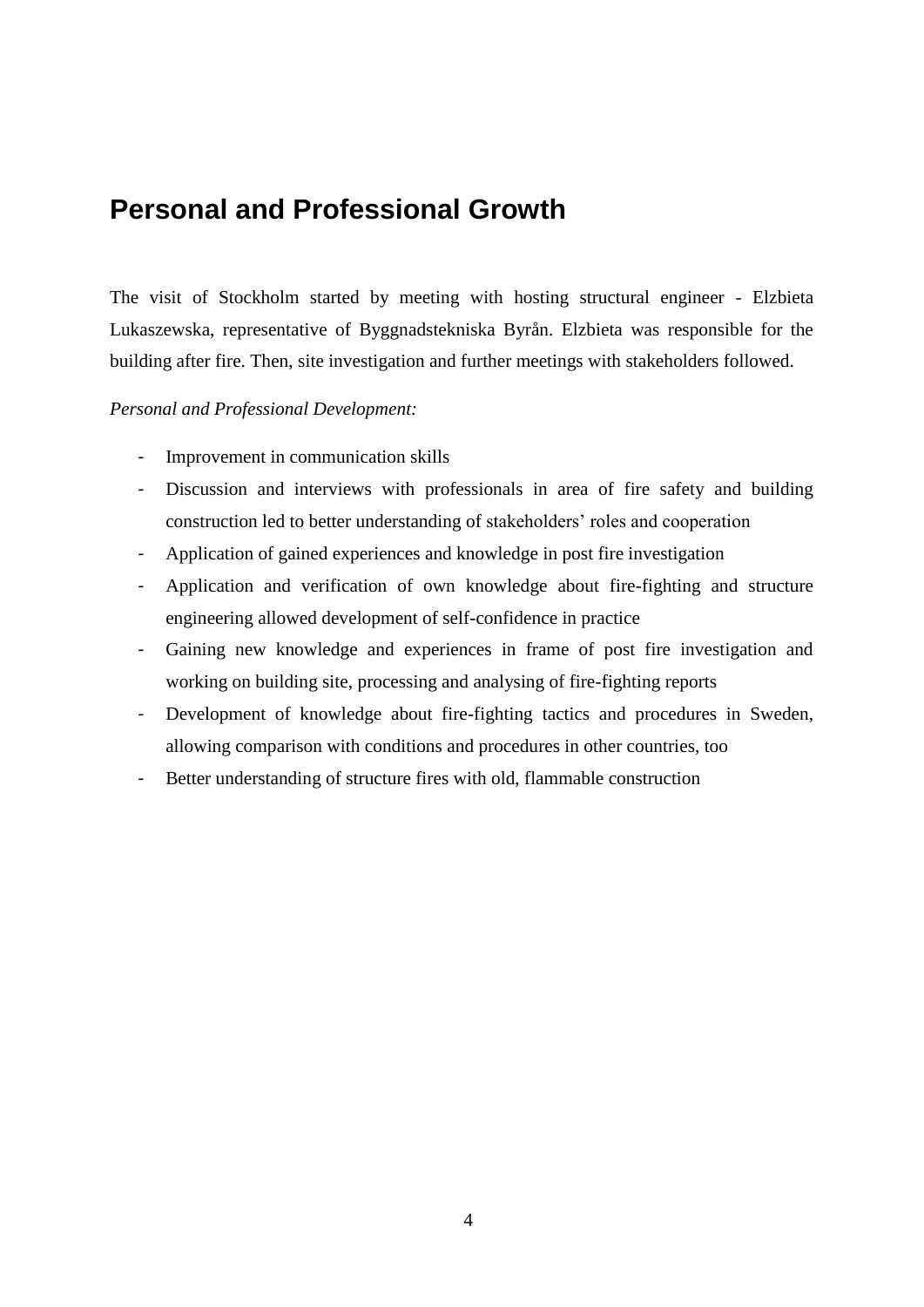# <span id="page-6-0"></span>**Building Specification**

#### **The Royal Institute of Art**

The building, also known as the Båtsmanskasernen - barrack II, is located in Skeppsholmen, central Stockholm. The building was built in 1816-1819 and housed 200 boatmen and 40 fishing boats. The building was founded on an already commenced but never completed artillery city. The majority of rebuildings have been carried out over the years, during the 1870s a major rebuilding of the barracks was carried out, as it included escalators to the east and also an outhouse length with two side mirrors. In 1892 a shooting pavilion was added. In 1907 the façade changed by enlarging the windows. (Statens fastighetsverk, 2016).

The building consists of six floors including basement and wind. Roof top with wooden roof consists of sheet metal, plywood, insulation, PVC foil, plaster, wood and beams. Internal steel piles hold up the roof structure together with interior walls. The outer walls consist of bricks and tiled facade. Parts of the interior. The walls of the wind consist of easy-to-handle construction of wood, plaster and insulation. The wind beam consists of wooden beams, bricks, 2 layers of wood floors / boards and lime gravel. See Figure 1. (Royal Building Agency, 1987[\)\[1\]\[2\]](#page-12-1)



*Figure 1: Roof Structure* [\[1\]](#page-12-1)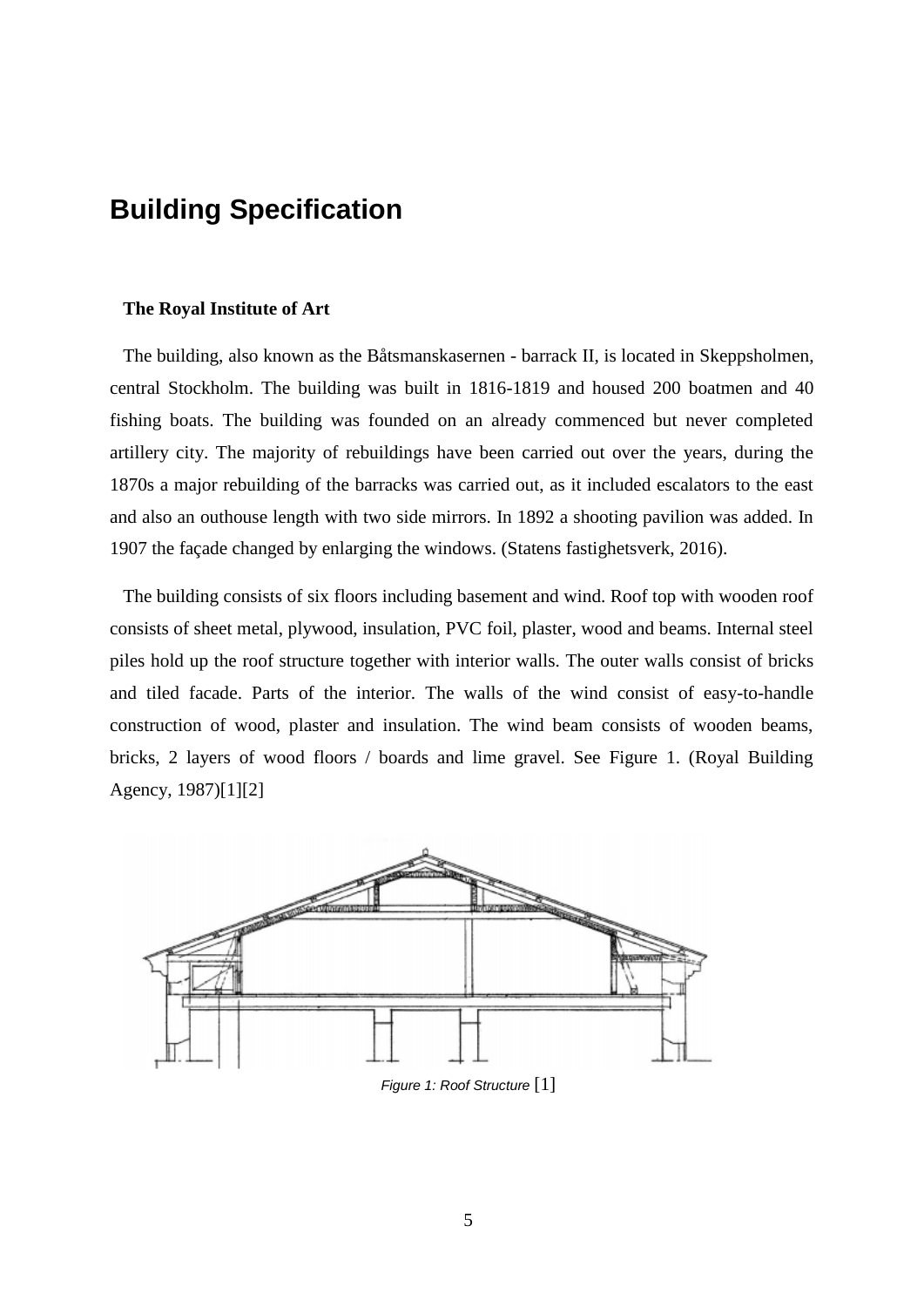### <span id="page-7-0"></span>**Overview of performed work**

During the STSM realized in Stockholm it was decided to collect as much information about experiences with fires in old buildings with bio-based materials (e.g. wood) as possible in order to gain data for the COST Action FP1404, WG3, TG1. The case of fire in Royal Institute of Art described experiences in fire development, fire spread and consideration of fire-fighters.

After analysing the situation on site, stakeholders in this problematic were asked for discussions. Firstly, it was necessary to get information and experiences from firefighting this type of buildings. Therefore, meetings with a commander of fire-fighters who led extinguishing procedures in the building during fire were organised. When there is a fire, it is too late to think about how the building should be organised before. It was decided to talk with an engineer responsible for reconstruction of building after fire and representatives of fire protection association in Sweden followingly, to discuss more information about general conception of fire safety and specific requirements about old buildings.

#### <span id="page-7-1"></span>**Researched Information**

For purpose of preparing case study of this fire, it was necessary to talk with stakeholders about fire of Royal Institute of Art and about fire safety protection of timber buildings in general. These organizations were:

- *Byggnadstekniska Byrån –* Construction company responsible for reconstruction of the burnt building
- *Storstockholms brandförsvar –* Fire and Rescue Service responsible for fire attack and extinguishing procedures of the building
- *Brandskyddsföreningen Sverige*

#### **Storstockholms brandförsvar**

A fire engineer and responsible person for fire investigation of Royal Institute of Art - Daniel Olsson was contacted. Based on discussion with him, Report of fire-fighting procedures and Report of fire investigation as well as valuable information were gained. Following draft describes researched information about fire of Royal Institute of Art.

#### **1) Fire Scenario**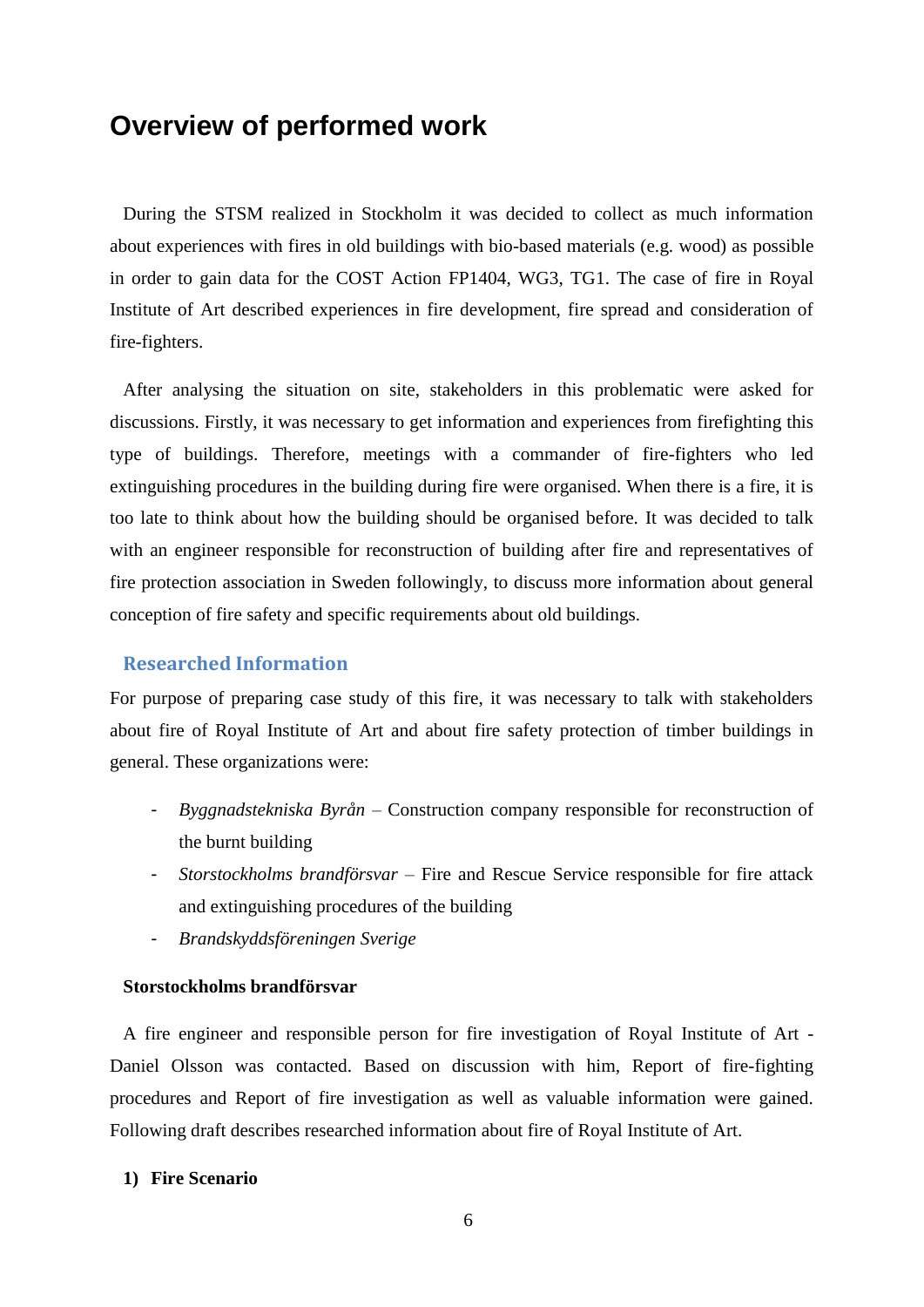- a) Design of fire scenario
- b) Fire Development
- c) Interesting information about fire spreading and its development
- d) Impact on Structure
- **2) Structure elements' response to fire**
	- a) Impact of fire
	- b) Fire spread in building
	- c) Description of the fire building and its structure

#### **3) Fire-fighting Procedures and Experiences**

- a) Rescue and fire-fighting procedure description
- b) Equipment and Impact on Fire Spread
- c) What important decisions were made by the commanders
- d) How did building-technical fire protection work

Additionally, meetings with Barry Levis, responsible fire-fighter for leading rescue and firefighting procedures were organised.





*Figure 2- Extinguishing the attic fire* [\[3\]](#page-12-2) *Figure 3 – Extinguishing from the roof* [\[4\]](#page-12-3)

#### **Byggnadstekniska Byrån**

The company is responsible for reconstruction of the building after fire. The meeting was arranged with Elzbieta Lukaszewska – engineer and representative of company. During the meeting information about fire, building and reconstruction were obtained. Collected information included plans of the building and used materials.

Important part of the meeting was visiting the conserved site. On the place, photos, videos and measurements were taken. Some of the samples were prepared to be shipped for further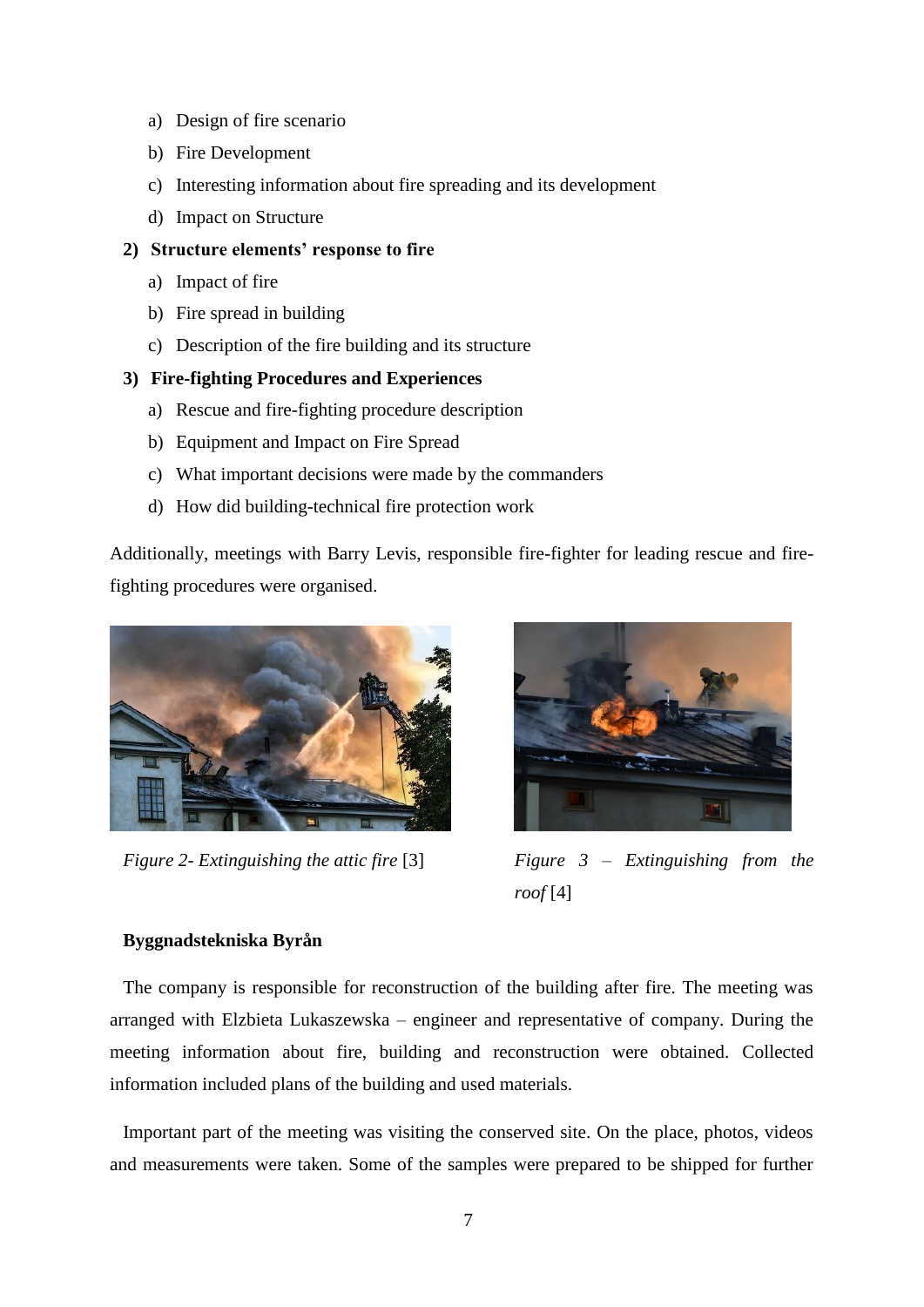research and investigation at the technical University of Ostrava. Main findings are expected in area of structure elements affectation by extinguishing water.

#### **Brandskyddsföreningen Sverige**

The Swedish Fire Protection Association deals and develops concepts of fire safety prevention in Sweden. Employees of this association have large experiences with structural fires including timber buildings. Main goal of the long discussions was to exchange experiences with fires of timber buildings and fire prevention, highly valuable for the case study preparations as well as for considering fire prevention of timber buildings.

### <span id="page-9-0"></span>**Results and discussions**

The fire was interesting in several points of view. The first view considers fire safety protection of historical buildings, where material properties and structure are unknown during the fire. Information and experiences gained from this fire are helpful for further similar fires.

*Some of important hypothesis from the STSM:* 

- Mechanism of fire spread and definition of critical places of old buildings with biobased materials involved
- Impact of extinguishing water on timber structures
- Experiences from fire-fighting
- Important information for decision making during a fire attack

To get more information about mentioned tasks, following documents from the fire were important to study.

#### **Documents**

The most important documents the case study preparations:

- Fire-fighting report
- Fire investigation report
- Plans of the building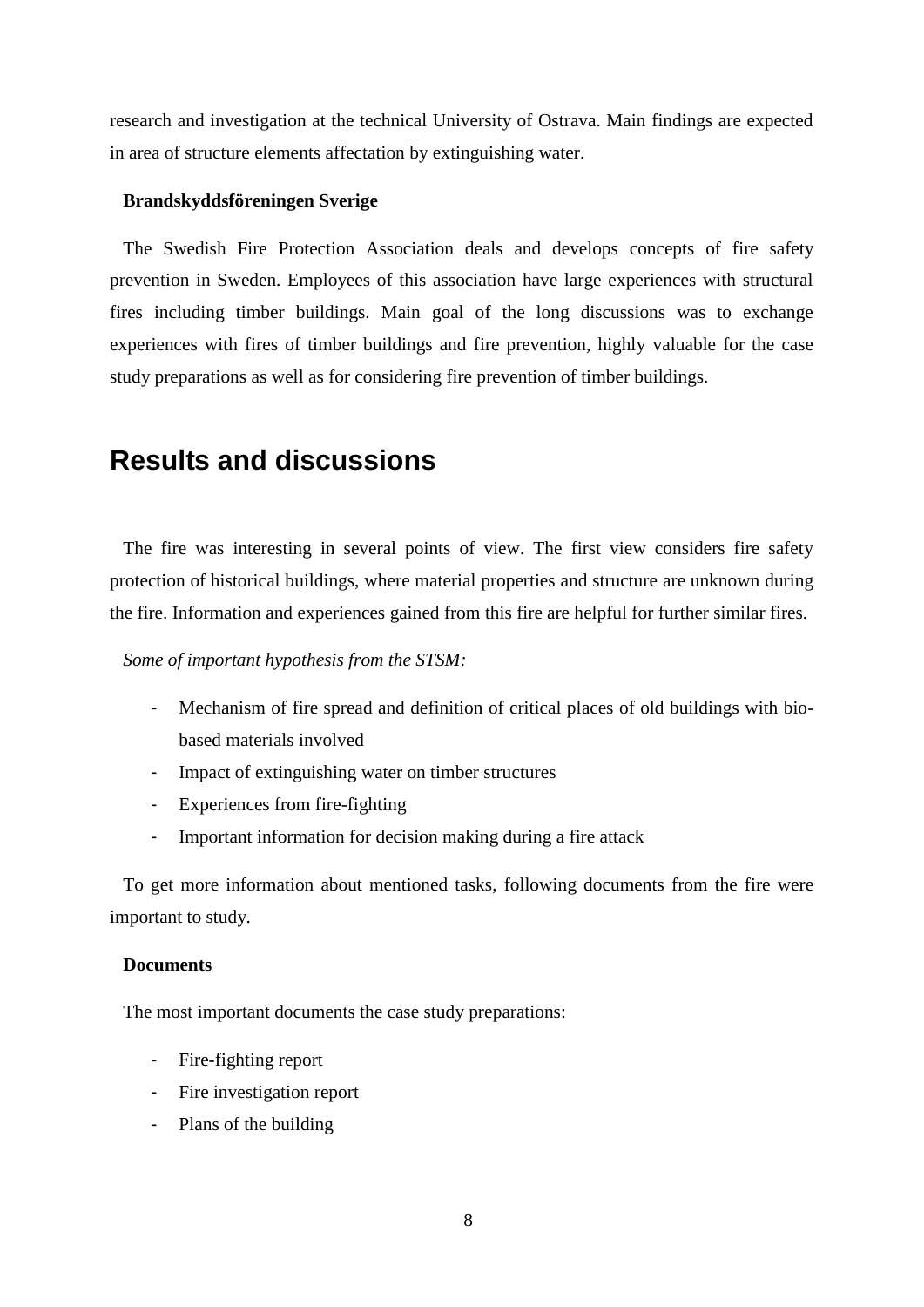These documents have been provided by fire and rescue service and Byggnadstekniska Byrån.

#### **Discussions**

Very valuable information has been collected with representatives of each organizations. This information will be used with documents for analysis and preparing of case study.

#### **Measurements**

The building has a very high value for Swedish people and culture. Therefore, it was decided to reconstruct it. Up to the time of this STSM, all the building was protected and heated against cold and wet weather and it was possible to take measurements on the site. These measurements included charring rates, material properties, lengths, etc. These data will be valuable for the case study preparations as well as for further fire modelling and calculations possibly.

#### **Samples**

- Samples of beams
	- o Affected by water
	- o Affected by fire

Gained information will be used to prepare the case study. This case study will be included in work of WG3/TG1 – Fire-fighting and bio-based materials of COST FP1404. Additionally, it will be summarized in journal papers.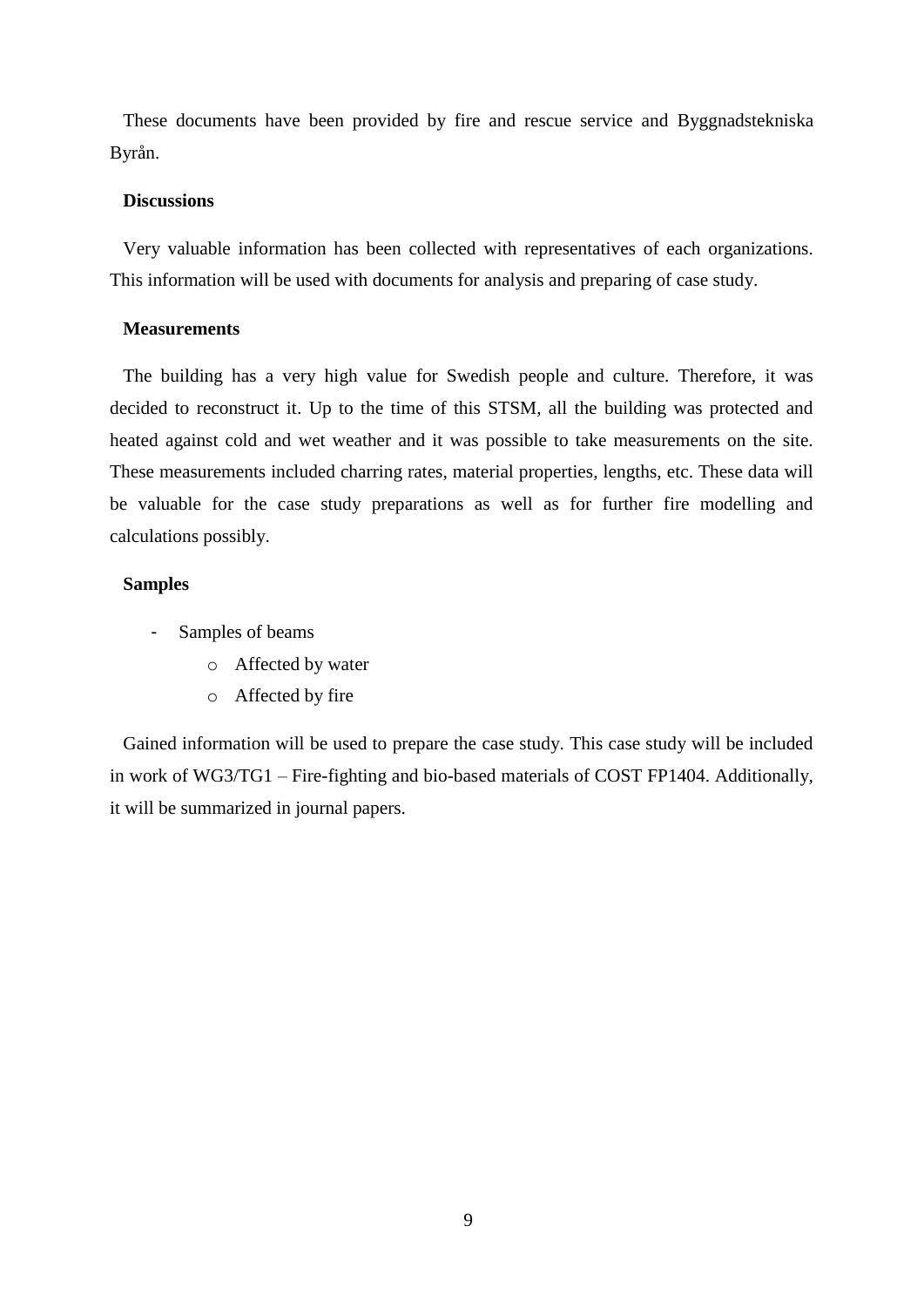### <span id="page-11-0"></span>**Conclusions**

In case of a fire, flammable elements in buildings represent possible complications for firefighters during their extinguishing procedures. This fact is more complicated in case of fire old buildings, where construction is usually unknown for intervening units.

During the investigation of fire of Royal Institute of Art in Stockholm (Sweden), a number of interesting and valuable information about fire development, fire-fighting and reconstruction were seen.

STSM was focused on collecting information and experiences from the fire of the royal Institute of Art. For collecting as much information as possible, site visits for pictures, plans and measurements were organised thankfully to this STSM possibility. This mission was hosted by and because of doctor Elzbieta Lukaszewska from Byggnadstekniska Byrån, who is also responsible for reconstruction of the building.

Ms Elzbieta Lukaszewska arranged contact with Daniel Olsson, responsible investigator and fire engineer from Storstockholms brandförsvar and meeting with Bart Levis, a commander of intervening and emergency units. Discussions and data collection about their real experiences from the fire followed. It was important too to get information about fire development and decision-making procedures.

Additionally, meeting with Swedish Fire Protection Association (*Brandskyddsföreningen Sverige)* was arranged. There were discussed experiences with fires of timber buildings and extinguishing in Sweden.

During the meetings materials such as reports, photos, videos, samples and plans which will be used for preparing of Case Study for COST Action FP1404, WG3/TG1 – Fire-fighting and bio-based were collected and discussed with people involved. Some of new questions raised e.g. about fires in timber buildings and especially in old buildings, related fire hazards, impact of extinguishing water on timber elements, etc. These questions will be deeply investigated and researched.